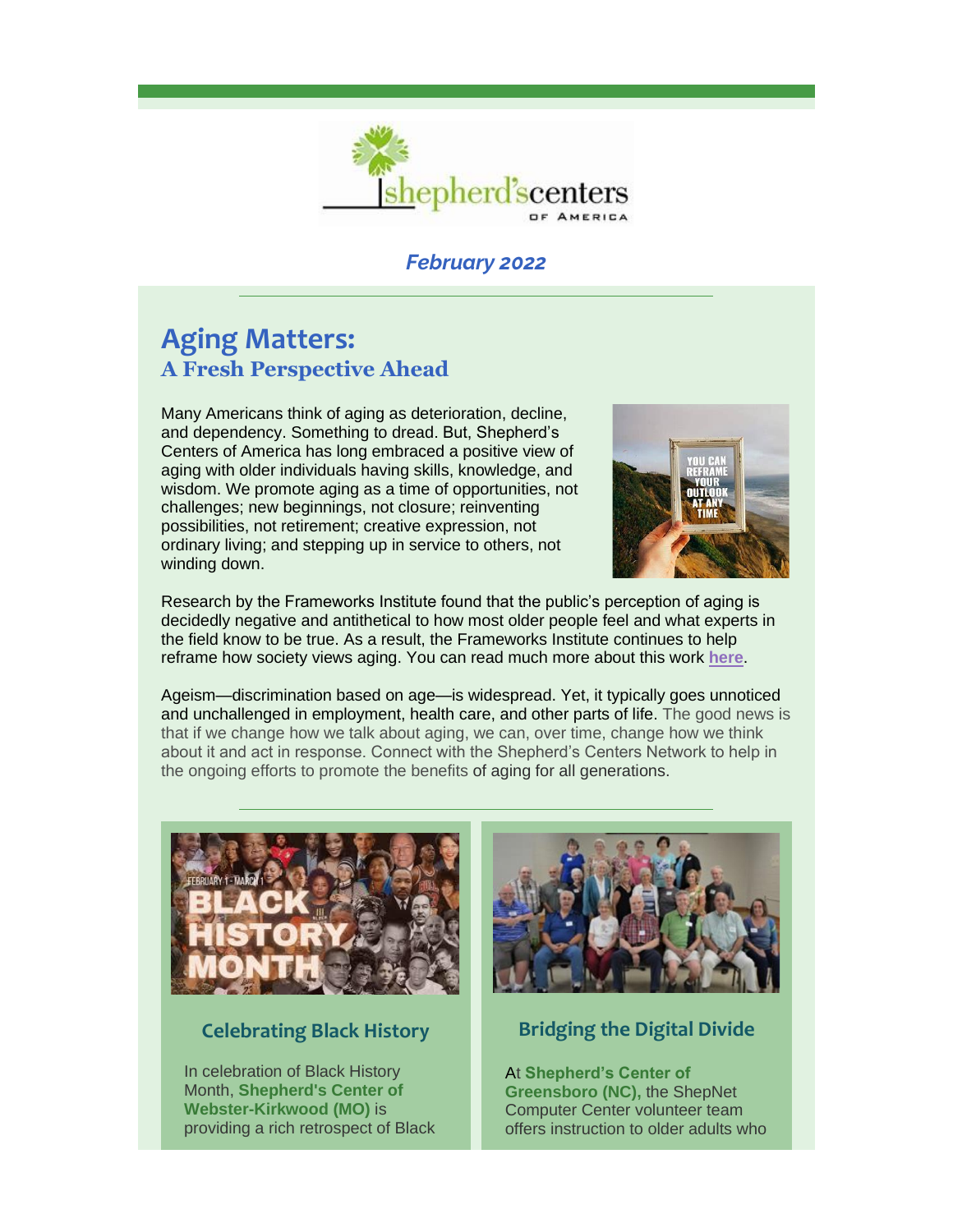artists and their contributions to building the cultural history of the United States.

Participants are learning about the significance of artists such as Robert S. Duncanson, a famous Black landscape painter of the midnineteenth century. As a free black man in antebellum America, Duncanson is considered the first African-American artist to be internationally known during his time.

Rounding out the events is a viewing and discussion of *Summer of Soul* a feature film documentary about the legendary 1969 Harlem Cultural Festival, which celebrated African American music and culture, and promoted Black pride and unity. wish to enhance their lives by becoming more computer confident. ShepNet Computer Center was launched in 1996 with the intent of teaching basic computer usage to adults who were just entering the world of technology. But today they offer a vast range of assistance from the savvy digital user to the fledgling newbie.

Technology proficient teachers provide a 2:1 educational ratio so that each students gets the personalized attention they need to gain proficiency no matter the task. Participants learn to navigate new devises, operational systems, as well as application software. The Center estimates that more than 4,000 individuals have completed a ShepNet course since its inception.



#### **Reframing Ideas**

The fundamental concept behind reframing is that the frame through which a person views a situation determines their point of view. When that frame of reference is altered, the focus changes, shifting thinking and behavior. So how can you lead by example to reframe the aging experience in your community?

One way is to shape a new narrative is by creating strategies to challenge aging bias. Instead of using words such as "seniors," "elderly," "aging dependents," and similar "othering" terms that stoke negative stereotypes, try using more neutral terms such as "older people/Americans" and inclusive terms such as "we" and "us."

Maybe you want to embrace and be a cheerleader for new educational activities by joining an Adventures in Learning class. Show your community your excitement about learning new things, creating new memories, and improving your skills. Or maybe you want to advocate for the positive benefits of volunteering by recruiting intergenerational groups to assist with lawn maintenance or telephone reassurance programs. Using your wisdom and insight from a lifetime of experiences can help others reframe their perspectives on aging.

**[Donate Today](https://r20.rs6.net/tn.jsp?f=001YPehbZ08P1s1qP3yapJkoZJgsPNeMZdfGRA3qRKxaouPiIeWK1YTVk06gNQMysj9PDxgw2ZFTlCuCn5QfrPJRCJKZp4dhQ44Av4CYP7sj9AvriY8fJ0cFTABklCgBGiew0lk4Ut7PBwXHu_F2NYH4m5ASb8xUbfH&c=RlPoujUqx9Swlmemdl2shjzngAxmes3g4LYXAGJ2ev2keqQcv3R7Ww==&ch=gaNgM0N7HhAkcM9BtsDj_Vem2Jg0ycPbYpCKcrddDLTChT-MvUbqZg==) [Like us on Facebook](https://r20.rs6.net/tn.jsp?f=001YPehbZ08P1s1qP3yapJkoZJgsPNeMZdfGRA3qRKxaouPiIeWK1YTVkLw-VCslKslQHGw_Nh5U_Zr7UCam7VTWxeQ7nRx8ChjUnboE1H4lQpwfXUlO_NQ49PKrjGg9z3Nx6tPdPmyRfybnXTKVsxHhevVURI1C2v1VSXQQNQKGLNFbp6LdN-WFw==&c=RlPoujUqx9Swlmemdl2shjzngAxmes3g4LYXAGJ2ev2keqQcv3R7Ww==&ch=gaNgM0N7HhAkcM9BtsDj_Vem2Jg0ycPbYpCKcrddDLTChT-MvUbqZg==)**